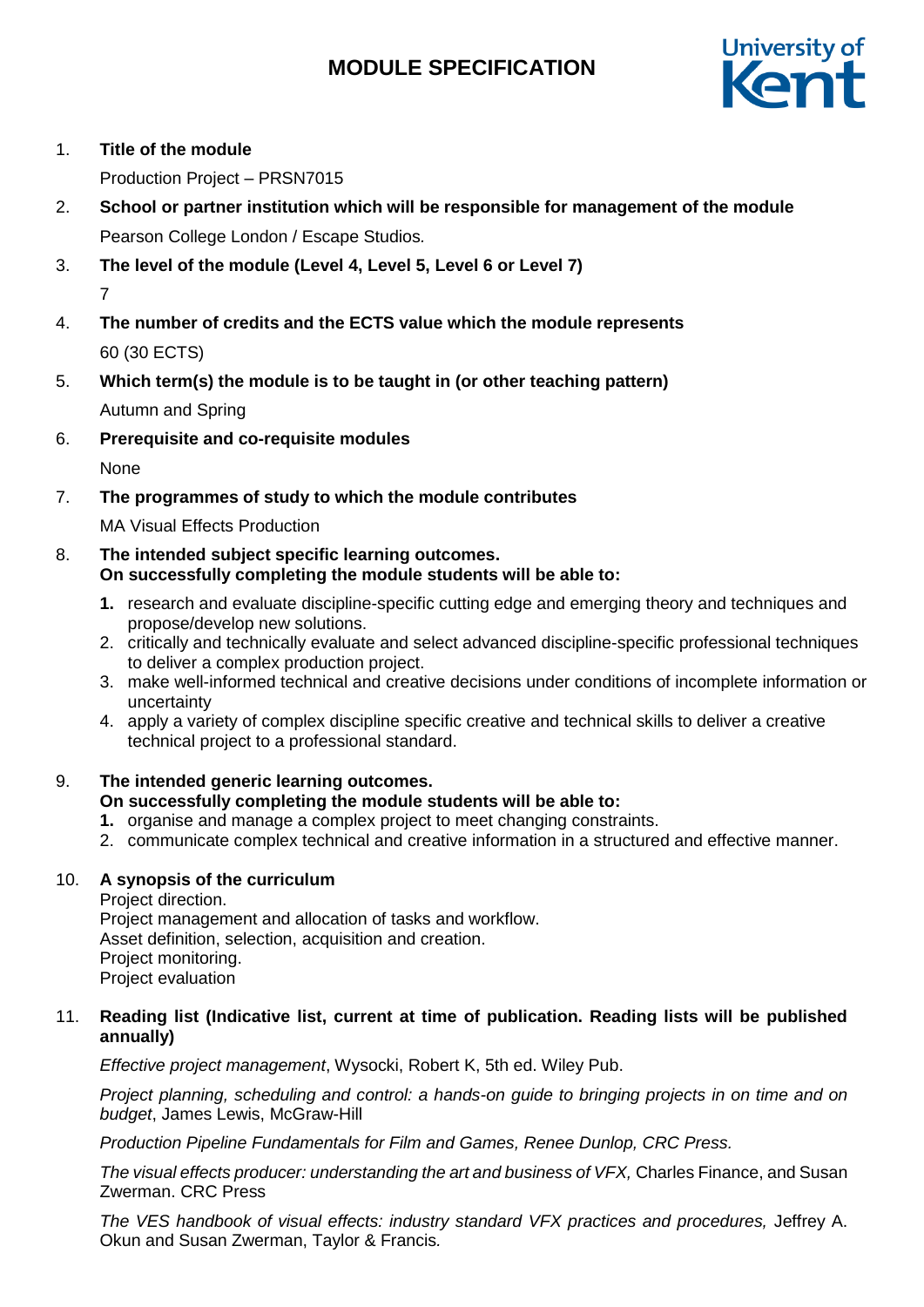# **MODULE SPECIFICATION**



*The Game Production Handbook,* Heather Maxwell Chandler, Jones & Bartlett Publishers, 2013.

SIGGRAPH papers and proceedings IEEE Transactions on Computer Graphics

#### 12. **Learning and teaching methods**

Tutors introduce research skill and methodologies and the theory and context of studio project work through seminars and directed study. Students undertake a self-directed project in a studio environment to meet a negotiated brief. The project is supervised by tutors and supported by studio assistants through regular formative feedback sessions.

- Seminars: 4 hours
- Feedback sessions: 30 hours
- Directed study: 566 hours

## 13. **Assessment methods**

## 13.1 Main assessment methods

# **Assignment 1: Production Project 60%**

**T**he student will specify, develop and deliver a project to a brief negotiated with their tutors to that uses the advanced techniques that they have studied in a way that shows their mastery of the subject area. The decisions that student makes in developing the project will demonstrate the extent of their knowledge and understanding of the emerging state-of-the-art and the implementation will allow them to demonstrate a professional level of skills.

## **Assignment 2; Retrospective (5000 words) 40%**

**A**n in-depth self-assessment / post mortem report. The student will show that the design and production process that they have carried out in this project is one that exhibits the required characteristics for a Masters degree. It should discuss the decisions that they have made and place them in the context of current industry practice and research in the area. This is their opportunity to demonstrate the depth of their critical understanding of the field and to show that they can objectively analyse their own work.

#### 13.2 Reassessment Methods

## 14. **Map of module learning outcomes**

| <b>Module learning</b><br>outcome | 8.1 | 8.2 | 8.3 | 8.4 | 9.1 | 9.2 |
|-----------------------------------|-----|-----|-----|-----|-----|-----|
| Learning/ teaching<br>method      |     |     |     |     |     |     |
| Seminars                          | X   | X   | X   |     | X   |     |
| <b>Feedback Sessions</b>          | X   | X   | X   | X   | X   | X   |
| Self-Directed                     | X   | X   | X   | X   | X   | X   |
| <b>Assessment method</b>          |     |     |     |     |     |     |
| Project                           |     |     | X   | X   | X   |     |
| Presentation                      | X   | х   |     | X   | Х   | X   |

## 15. **Inclusive module design**

The Collaborative Partner recognises and has embedded the expectations of current equality legislation, by ensuring that the module is as accessible as possible by design. Additional alternative